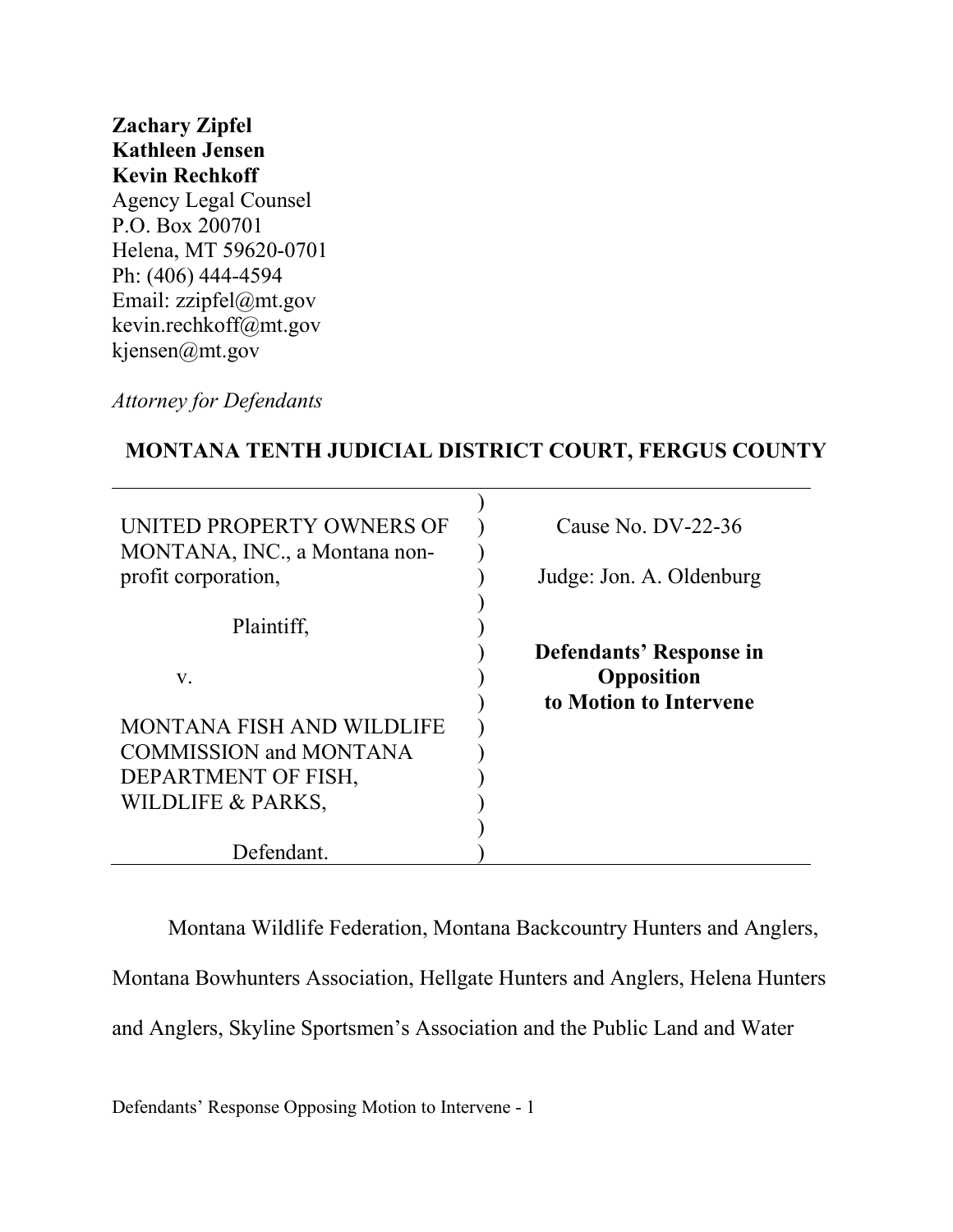Access Association (collectively "Applicants") seek to intervene as defendants in this litigation. While Defendants Montana Department of Fish, Wildlife and Parks ("FWP") and the Montana Fish and Wildlife Commission ("Commission"), through their counsel, do not dispute Applicants' interest in this matter, intervention as a party is improper. Defendants intend to vigorously defend their lawful actions. Defendants oppose Applicants' motion and ask the Court to deny their Motion to Intervene. Defendants also ask the Court to permit Applicants to participate as *amici curiae* in this matter.

### **Background**

On April 6, 2022, United Property Owners of Montana ("UPOM") filed this suit alleging that Defendants have failed to appropriately managed Montana's elk population. UPOM requests:

- Count I: a declaratory judgment that Defendants have violated Mont. Code Ann. § 87-1-323(2) and asks the Court to fashion "a remedy to bring the Defendants into compliance with the law as soon as practicable;"
- Count II: issuance of an alternate writ of mandate requiring Defendants to either adopt regulations designed to reduce elk populations in over-objective districts within 90 days, or show cause why Defendants have not;
- Count III: issuance of a preliminary injunction requiring Defendant to adopt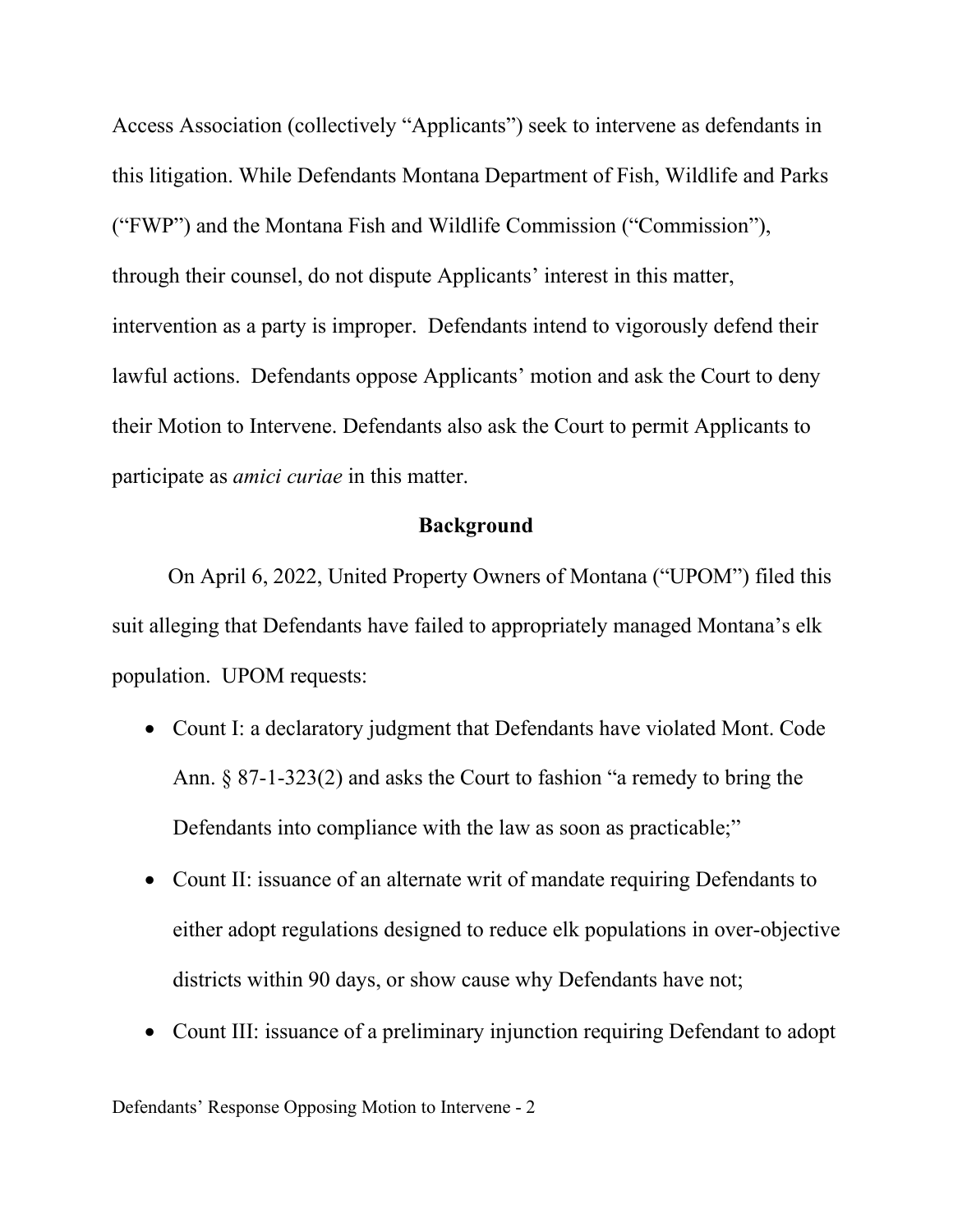regulations to reduce the elk population as soon as practicable;

- Count IV: a declaratory judgment that Mont. Code Ann.  $\S 87$ -1-301(1)(a) is unconstitutional;
- Count V: a declaratory judgment that Defendants violated Mont. Code Ann.  $\S 2-4-314(1)$  when they did not amend Admin. R. Mont. 12.9.101(1);
- Count VI: a declaratory judgment that Mont. Code Ann. § 27-1-225 and Admin. R. Mont. 12.9.803(1) are unconstitutional.

Defendants' Answer was filed May 27, 2022. On June 1, 2022, Applicants filed their Motion to Intervene, seeking to join Defendants as parties in defending this action. As shown below, such participation is improper. However, Defendants welcome Applicants' participation as *amici curiae* in these proceedings.

# **I. Standard of Review**

Mont. R. Civ. P 24(a) sets out the standard for intervention of right. It

provides:

(a) Intervention of Right. On timely motion, the court must permit anyone to intervene who:

(1) is given an unconditional right to intervene by statute; or (2) claims an interest relating to the property or transaction which is the subject of the action and is so situated that disposing of the action may as a practical matter impair or impede the movant's ability to protect its interest, unless the existing parties adequately represent that interest.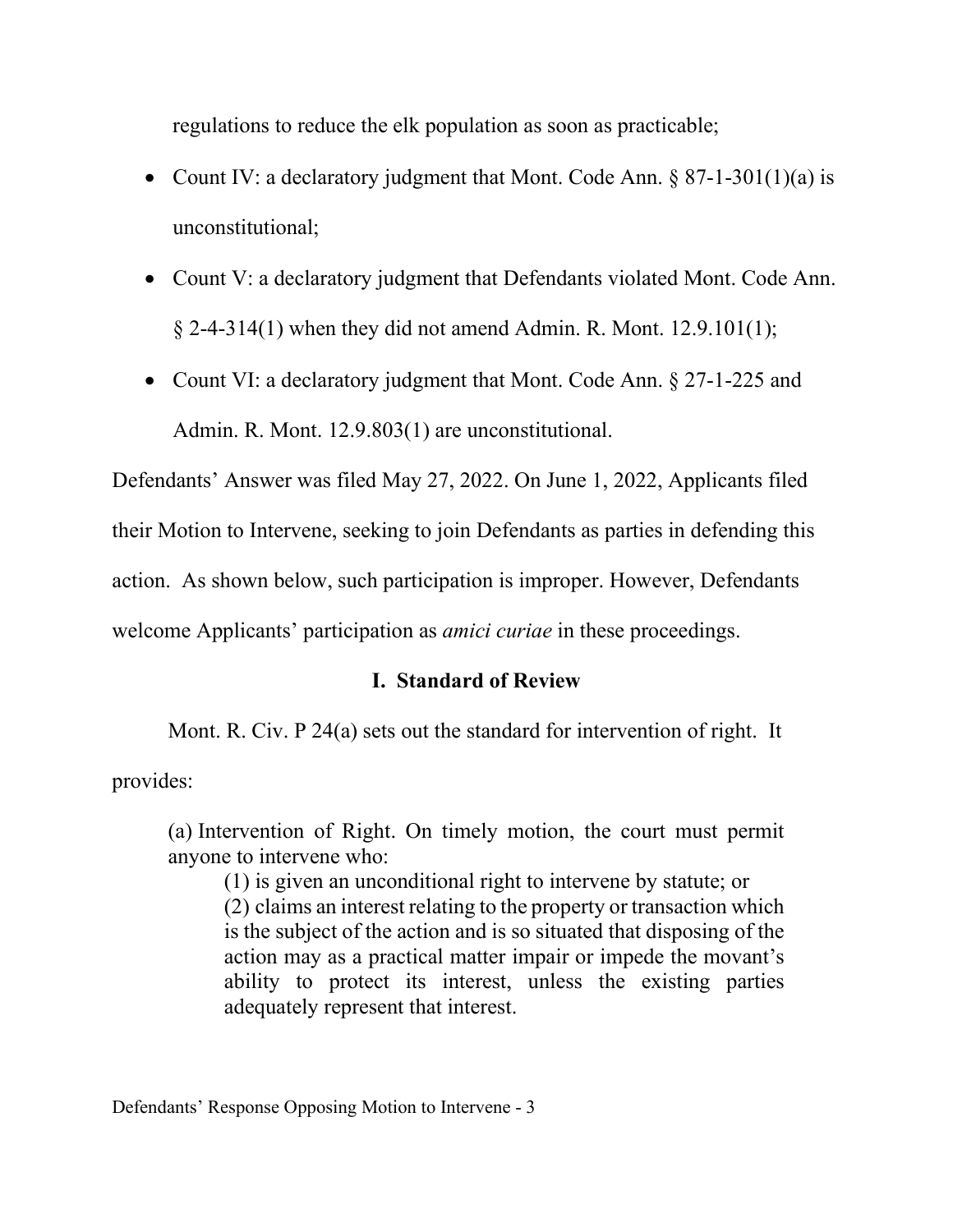The Montana Supreme Court has stated that, pursuant to Rule 24, the application must: "(1) be timely; (2) show an interest in the subject matter of the action; (3) show that the protection of the interest may be impaired by the disposition of the action; and (4) show that the interest is not adequately represented by an existing party." *Sportsmen for I-143 v. Mont. Fifteenth Judicial Dist. Court*, 2002 MT 18, ¶ 7, 308 Mont. 189, 40 P.3d 400. Montana's rule is essentially identical to the federal rule and is interpreted liberally. *Id.* Because Applicants cannot satisfy the fourth requirement, the Court should deny their Motion to Intervene.

## **A. Applicants' Intervention of Right is improper.**

Applicants likely met the first three requirements for intervention as right: their motion is timely, they are substantively interested in this case as active participants in elk management development and processes, and those interests are likely to be impacted by the outcome of this litigation. However, Applicants' motion fails to satisfy the final prong of the intervention requirements, that is, the adequacy of representation of their interests.

Applicants must show that Defendants may not adequately represent their interests. *Sportsmen for I-143 v. Mont. Fifteenth Judicial Dist. Court*, 2002 MT 18 ¶ 14. In support of this claim, Applicants assert two grounds: 1)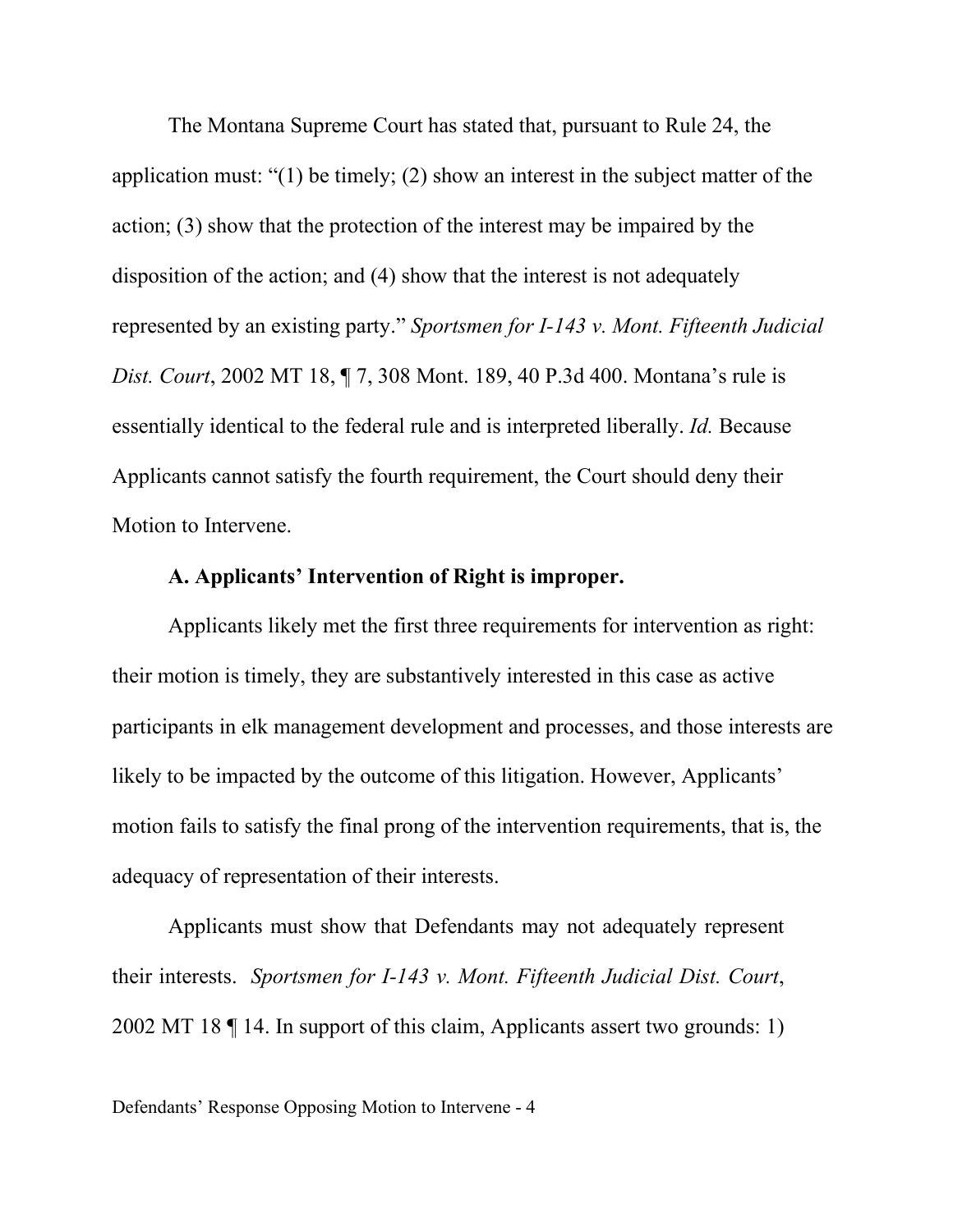the FWP director is a political appointee; and 2) Defendants' past resolutions of claims suggest inadequate representation.

Regarding the first ground, Applicants claim that *Sportsmen for I-143* stands for the proposition that intervention here is appropriate simply because the FWP director is a political appointee. This is incorrect. In *Sportsmen for I-143*, the Montana Supreme Court noted this argument by the applicants for intervention. *Id.* at ¶ 16. However, the Court did not make its ruling because of this argument. *Id.* at ¶ 17. Indeed, this argument has been rejected by the Ninth Circuit, which has stated: "the mere change from one presidential administration to another, a recurrent event in our system of government, should not give rise to intervention as of right in ongoing lawsuits." *Sagebrush Rebellion, Inc. v. Watt*, 713 F.2d 525, 528 (9th Cir. 1983). It was determinative in *Sagebrush Rebellion* that the defendant, Secretary of the Interior James Watt, had previously worked for the organization representing plaintiff Sagebrush Rebellion. There is no similar conflict in this case. Indeed, the director of FWP is a long-time department employee. Political appointee status is not, in and of itself, compelling evidence of inadequate representation. *See PPL Mont., L.L.C. v. Mont.,* 2005 ML 905, ¶ 26 ("…the Applicants argue the State is suspect because the attorney general is a political appointee. However, neither [this] argument, nor the implications that flow from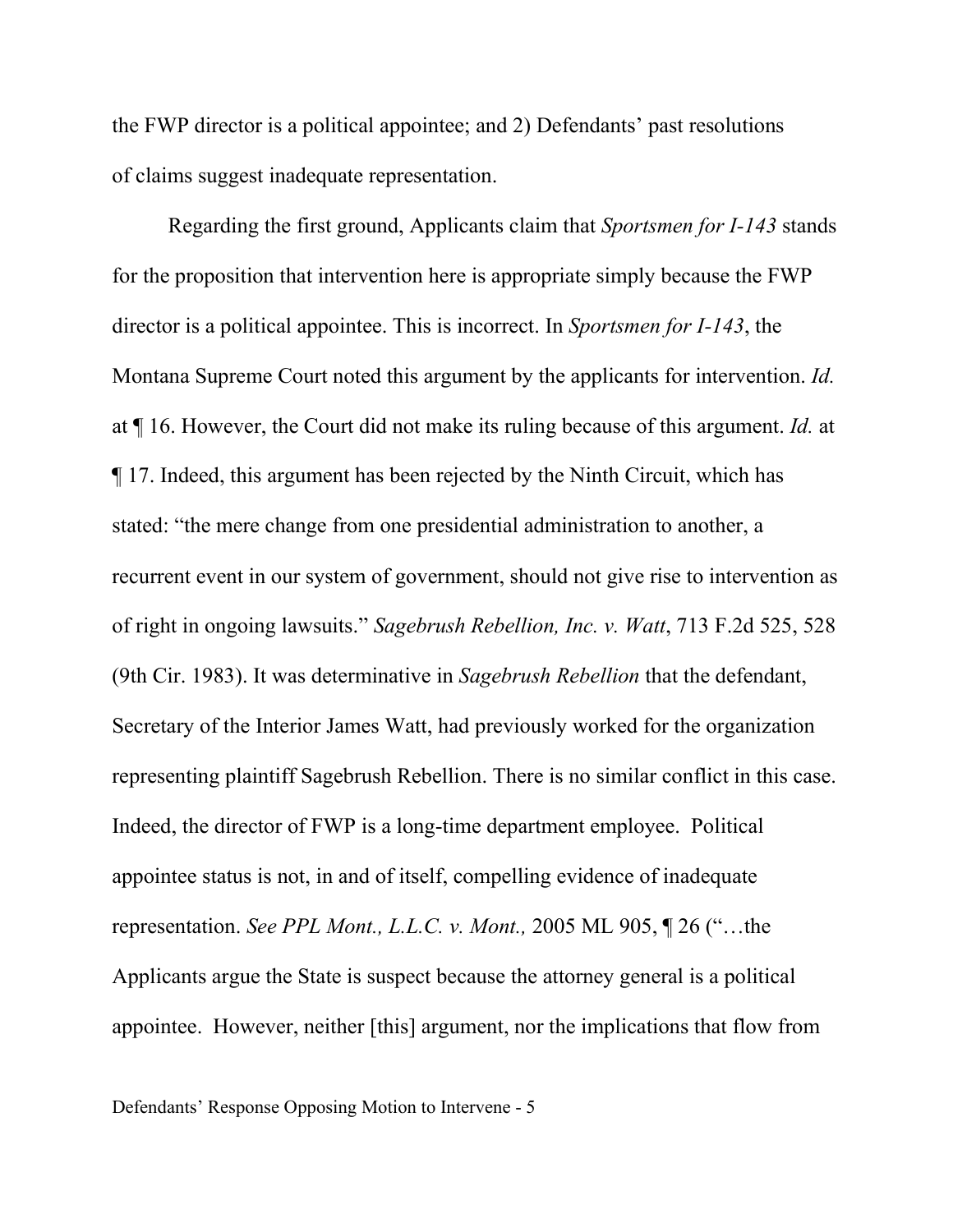[it], create the necessary showing that the State will somehow fail to vigorously defend and prosecute this action.").

On the second ground, Applicants collect several previous, unrelated actions to argue that Defendants will not adequately represent their interests. For example, Applicants argue that the agency-backed HB 505 (2021), which provided incentives for landowners to provide public access, demonstrates that Plaintiff and Defendants are aligned. This ignores that UPOM, the Plaintiff, also opposed HB 505 and joined Applicants' opposition. Introduction of HB 505 (2021) provides no support for the Applicants' argument that Defendants will not adequately represent their interests.

Similarly, Applicants' citation to *Gardipee v. Montana* is inappropriate. The lawsuit was filed by plaintiffs when revisions to the archery season were already being considered by the Commission that would not (and could not lawfully) be addressed by the Commission in time for the 2021 archery-only season. While Defendants had no interest in conceding (and did not concede) the ultimate merits of the case, they also did not want to prejudice the *Gardipee* plaintiffs' chance to hunt during the 2021 archery-only season when revisions were forthcoming. Defendants ultimately contested the preliminary injunction and prevailed.

Applicants also claim that 454 agreements demonstrate that Defendants are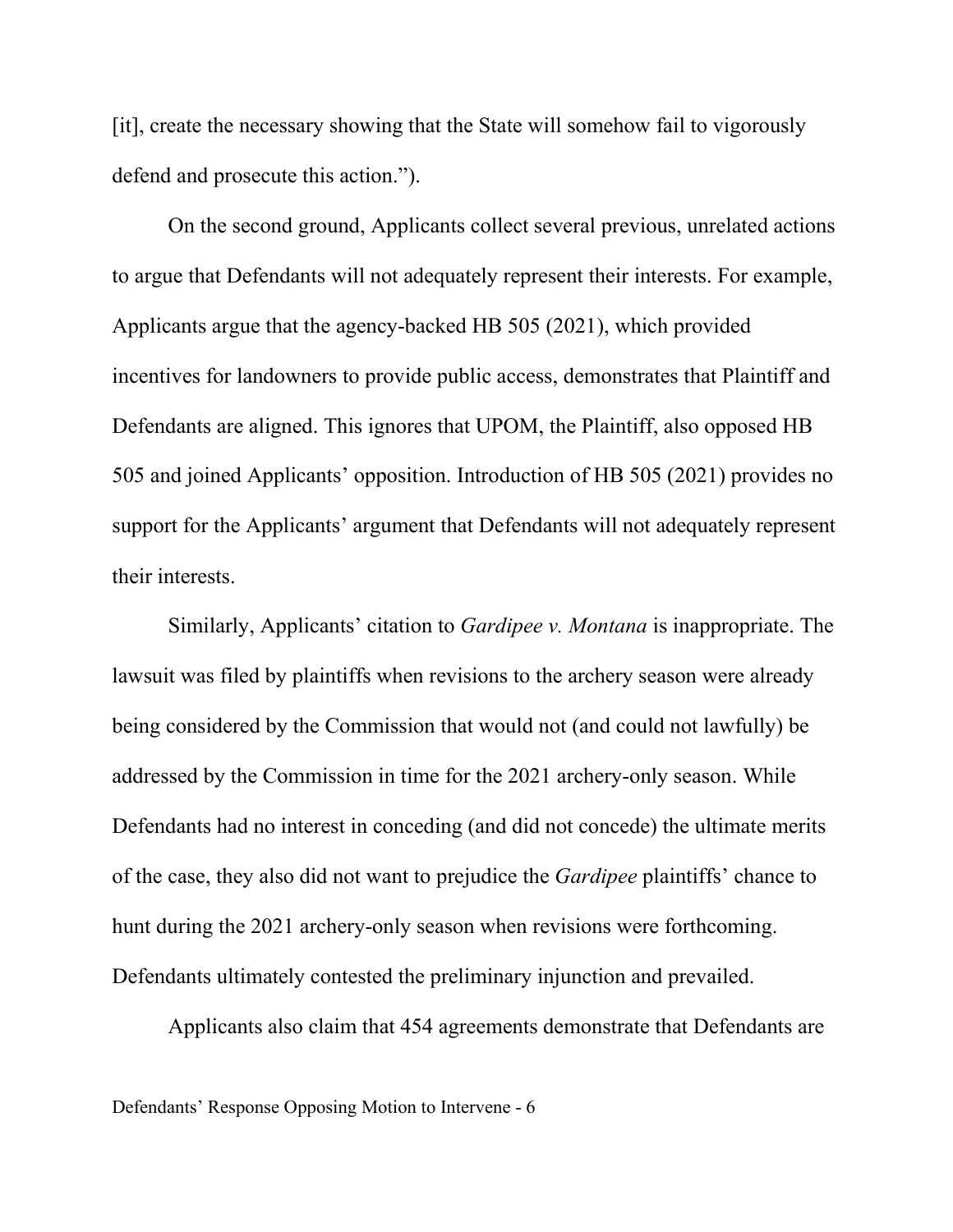incapable of protecting their interests because they allow incentives to landowners offering hunter access to property. The Defendants were first authorized by statute to enter into 454 agreements in 2001. Again, these agreements allow for liberalized access to private land, which support Applicants' interest in public access to Montana's wildlife.

Finally, Applicants claim that FWP cannot adequately represent their interests because FWP made concessions regarding its proposed bison management plan in *UPOM v. Mont. Dept. Fish, Wildlife and Parks*, Cause No. DV-2020-30(10<sup>th</sup> Judicial Dist. Ct., Fergus County, March 9, 2020). However, prior, unrelated litigation strategy is insufficient evidence to show inadequate representation here. *See e.g., PPL Mont., L.L.C. v. Mont.,* 2005 ML 905, ¶ 26 ("The Applicants argue the State will inadequately represent their claims because the State has failed to fully prosecute such cases in the past…. However, neither [this] argument [], nor the implications that flow from [it], create the necessary showing that the State will somehow fail to vigorously defend and prosecute this action.").

#### **B. Applicants' Permissive Intervention should be denied.**

Applicants also argue that if the Court finds that they cannot intervene as a matter of right, they should be granted permissive intervention. The Court may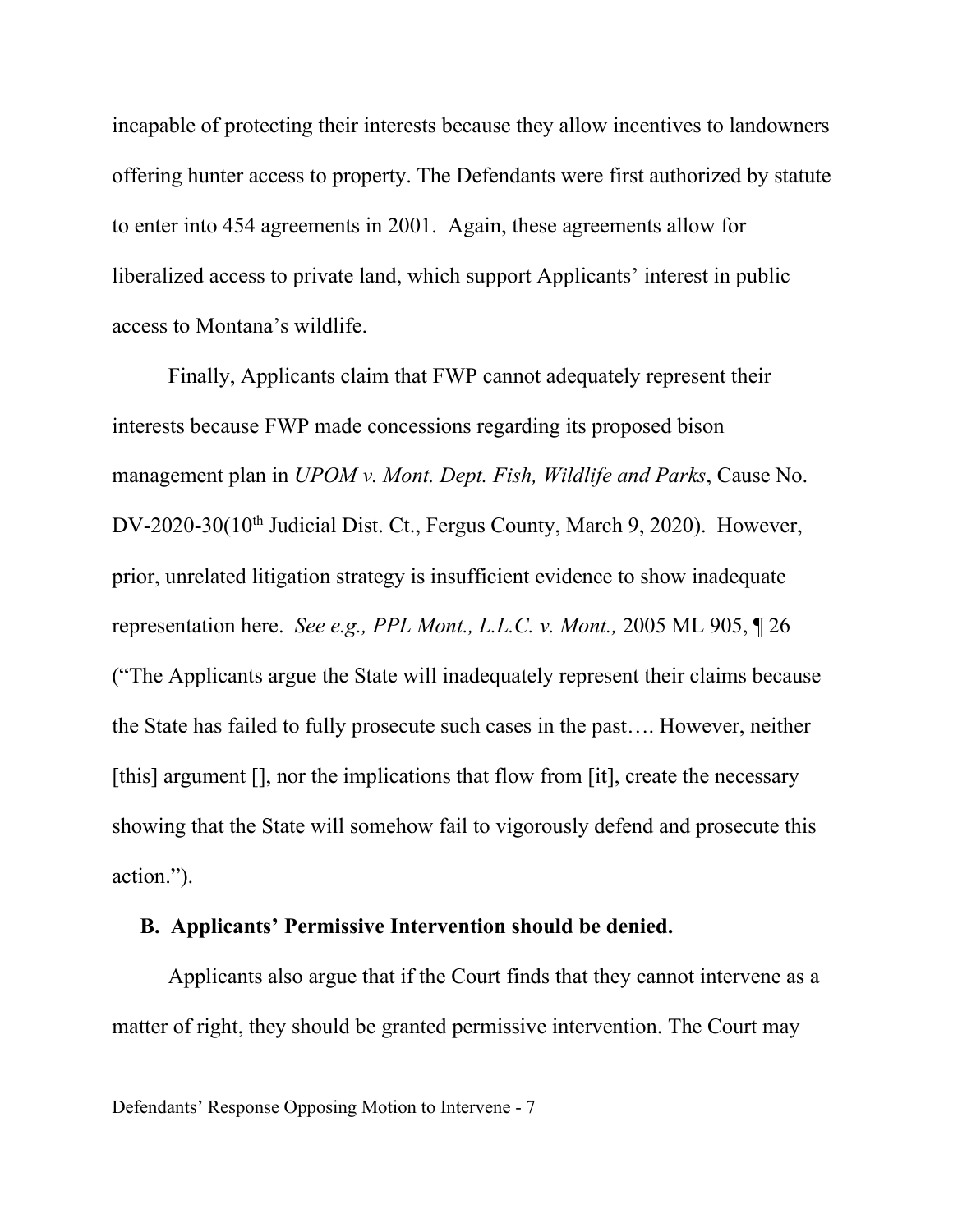permit anyone to intervene "has a claim or defense that shares with the main action by a common question of law or fact" Mont. R. Civ. P 24(b). Applicants argue that their intervention will have an "almost-non-existent effect on proceedings." This is simply not true. The addition of another party to litigation adds layers of complexity for parties and the court. It imposes another theory of the case on the matter, even if parties are aligned in the result. Most importantly, it places intervenors in the position where they take not only the rights of a party, but also the responsibilities. Applicants will be required to share costs and fees with the Defendants. This is an unnecessary burden on Applicants, who have other, less onerous means of participating in this case. For example, Defendants do not object to Applicants participating as *amici* in this case and would encourage their participation in that manner. In that way, the Applicants can focus their resources on expressing their concerns without involving themselves directly in the litigation.

#### **Conclusion**

Applicants have timely filed their Motion to Intervene and have made a showing of an interest in this litigation and its outcome. However, Applicants have failed to show that the Defendants will not adequately protect their interests. Defendants are ready, willing, and able to defend this litigation. Neither political appointment nor the examples provided by the Applicants demonstrate the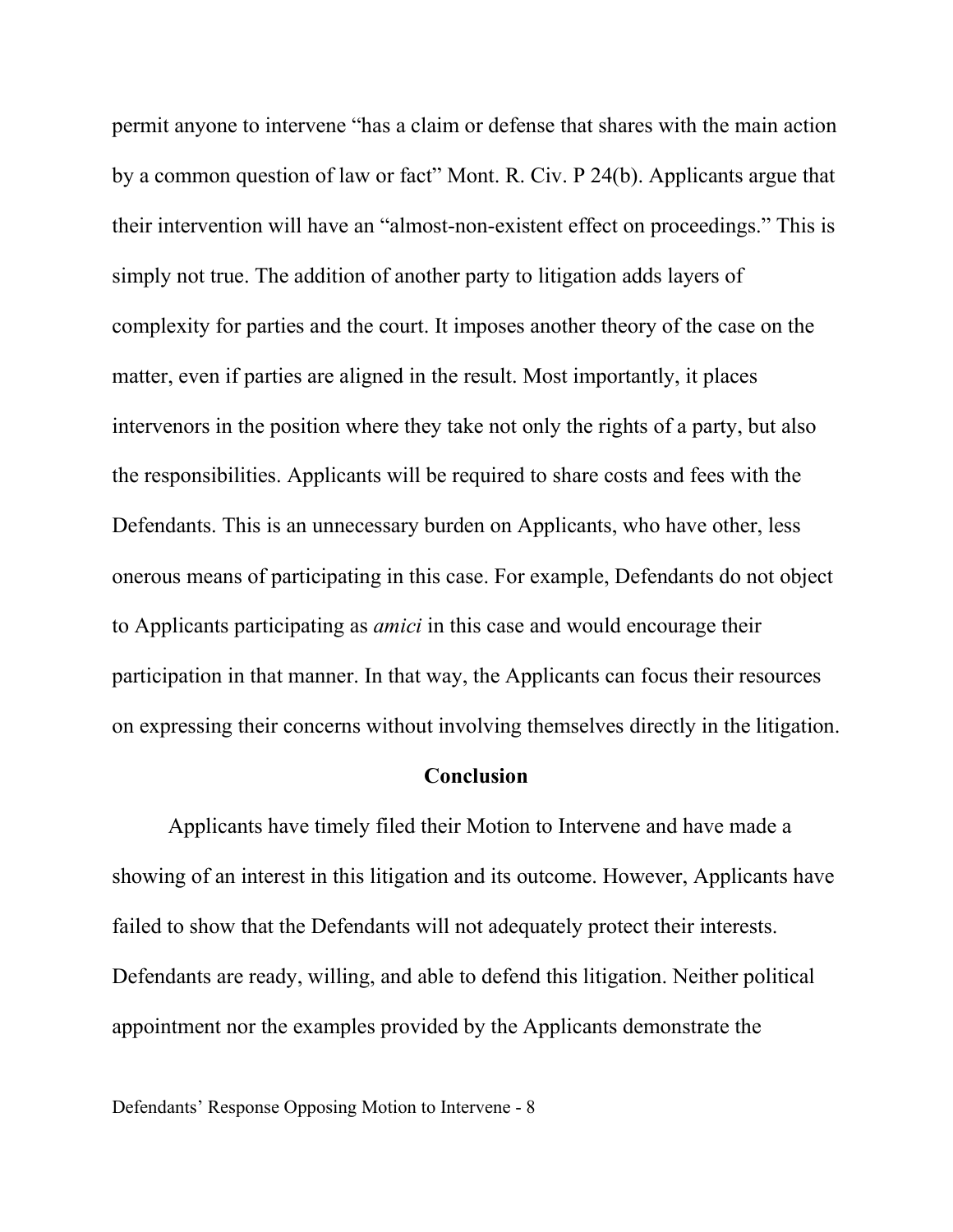Defendants' inability to represent their interests in Montana wildlife. For the Court to find otherwise would mean that third parties are always entitled to intervene in every case involving State of Montana agencies. Applicants have not demonstrated they are entitled to intervention of right.

Nor should Applicants be granted permissive intervention. Such intervention adds an unnecessary level of complexity by adding additional parties. This, in turn, adds complexity that unnecessarily wastes resources, including those of the Court. Applicants can participate as *amici curiae*, which Defendants will not oppose. This approach preserves the resources of the Applicants by limiting their exposure as parties, while also allowing them to be heard.

For the reasons set forth herein, the Defendants respectfully request that the Court deny Applicants' Motion to Intervene.

Dated this  $\boxed{15}$  day of June, 2022.

 $52$ 

Zach Zipfel Acting Chief Legal Counsel Montana Department of Fish, Wildlife and Parks